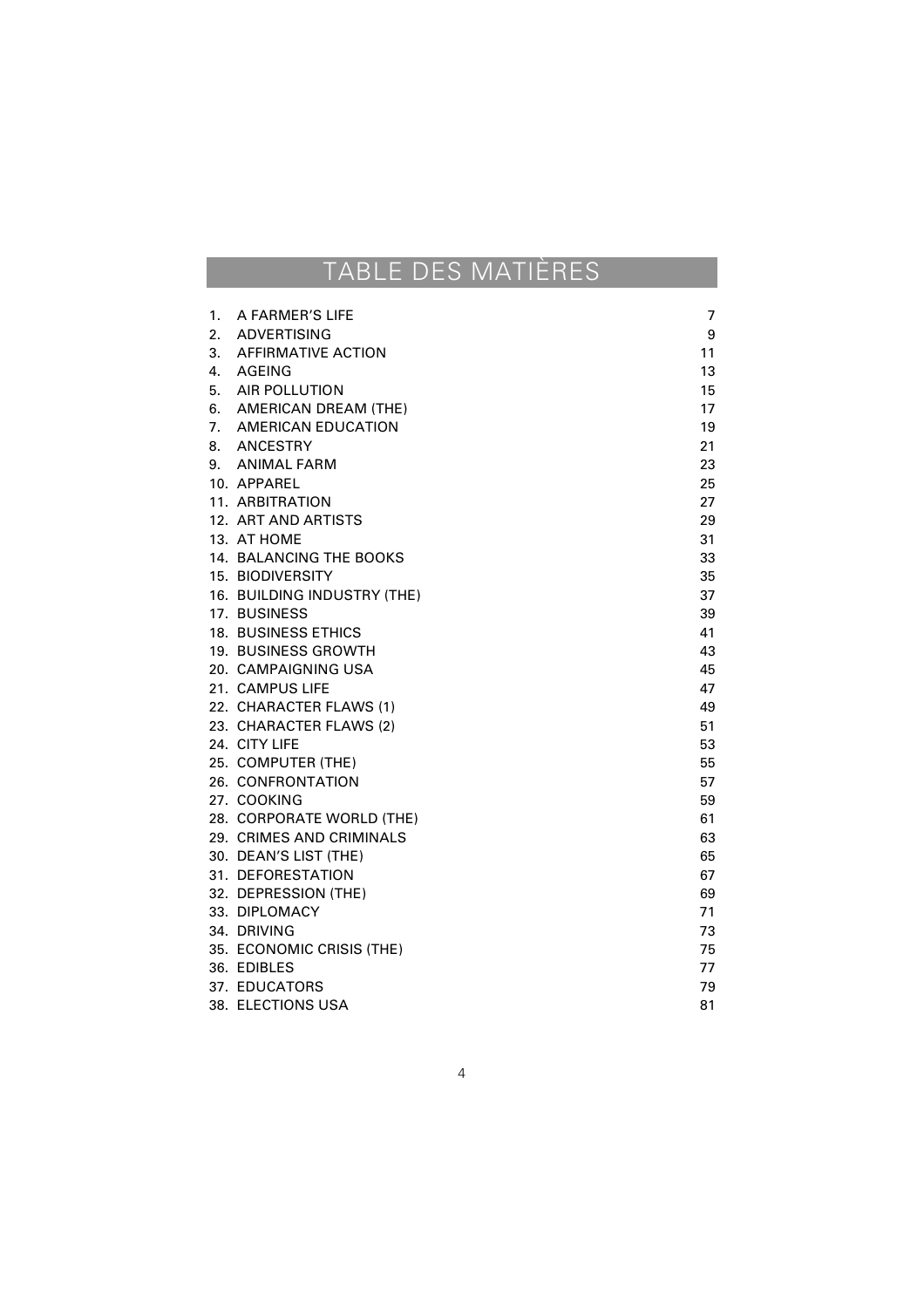| 39. FAMILY LIFE                   | 83  |
|-----------------------------------|-----|
| 40. FINANCIAL CRISIS (THE)        | 85  |
| 41. FINE ARTS                     | 87  |
| 42. FOOD                          | 89  |
| 43. FRANKENSTEIN FOOD             | 91  |
| 44. FRIENDSHIP                    | 93  |
| 45. GLOBAL WARMING                | 95  |
| 46. GOING GLOBAL                  | 97  |
| 47. GROWTH IN BIOFUELS            | 99  |
| 48. HAVES AND THE HAVE-NOTS (THE) | 101 |
| 49. HEALTH CONDITION              | 103 |
| 50. HIGHBOYS AND DAVENPORTS       | 105 |
| 51. HOLIDAYS                      | 107 |
| 52. HOME, SWEET HOME              | 109 |
| 53. HOMELESSNESS                  | 111 |
| 54. IN GOD WE TRUST               | 113 |
| 55. INDEPENDENCE                  | 115 |
| 56. INDUSTRIAL RELATIONS          | 117 |
| 57. JOB HUNTING                   | 119 |
| 58. JOB MARKET (THE)              | 121 |
| 59. JUSTICE MADE IN USA           | 123 |
| 60. LEARNING LANGUAGES            | 125 |
| 61. LOVE ALWAYS                   | 127 |
| 62. MONEY                         | 129 |
| 63. NATURAL WORLD (THE)           | 131 |
| 64. NEGOTIATION                   | 133 |
| 65. PERSONAL QUALITIES (1)        | 135 |
| 66. PERSONAL QUALITIES (2)        | 137 |
| 67. POLICE FORCE                  | 139 |
| 68. POLICE WORK                   | 141 |
| 69. POLLUTION                     | 143 |
| 70. POWER                         | 145 |
| 71. PRAISE AND CRITICISM          | 147 |
| 72. RECESSION                     | 149 |
| 73. RELIGION USA                  | 151 |
| 74. SATSUMA AND ZUCCHINI          | 153 |
| 75. SCIENCES                      | 155 |
| 76. SCIENTIFIC METHOD (THE)       | 157 |
| 77. SCRIMP AND SAVE               | 159 |
| 78. SMOKING                       | 161 |
| 79. SPECIAL OCCASIONS             | 163 |